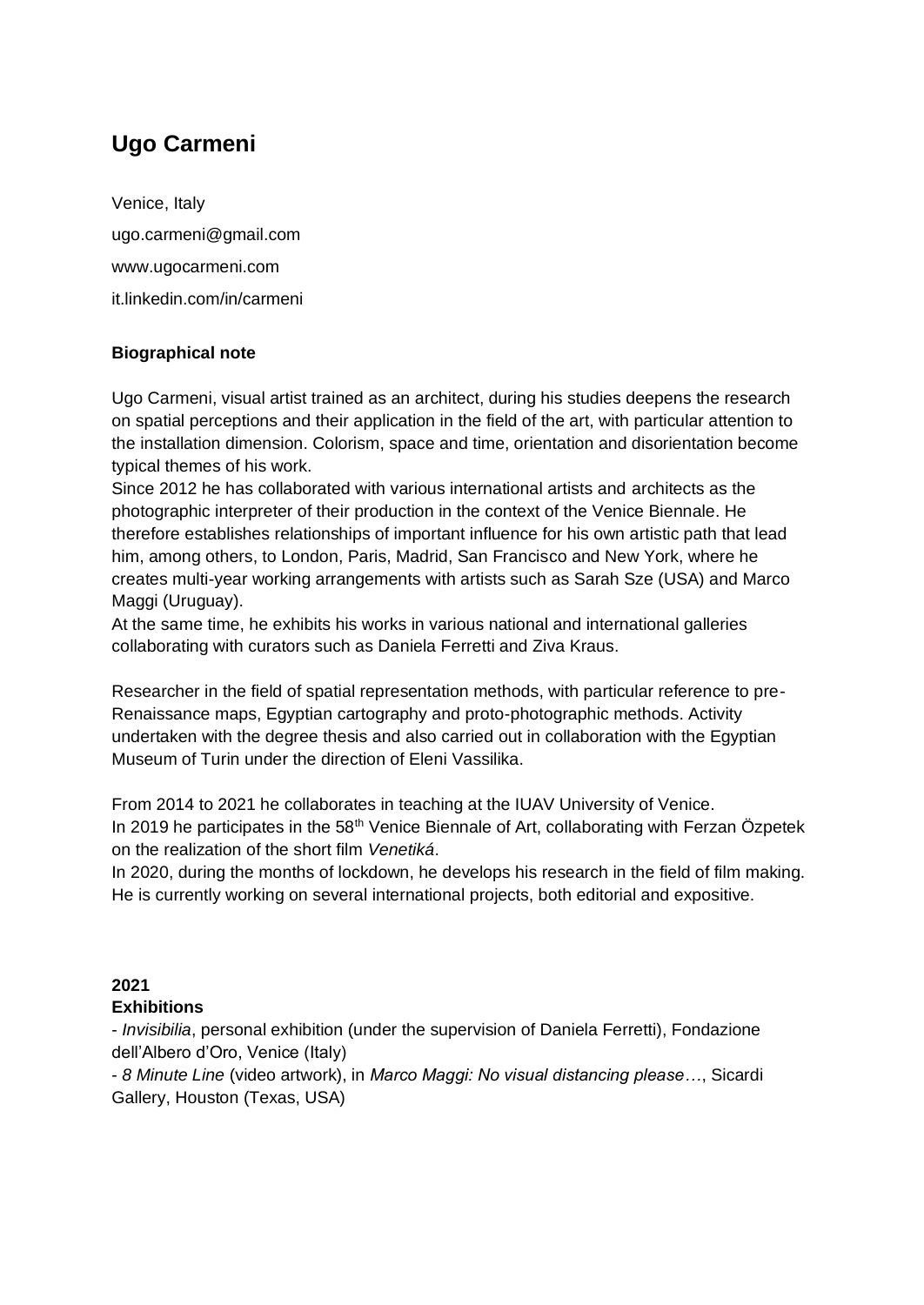## **Prizes**

- Pre-selection at Berlinale, Berlin International Film Festival with *Intervallo*, short film of 2020

- Certificate of artistic merit, Luxembourg Art Prize 2021

## **Assignments (official photographic documentation, selection)**

*- Future School*, Korean Pavilion, Biennale Architettura, Venice, 2021 - Commissioner: Future School, Seoul

*- Platform Austria*, Austrian Pavilion, Biennale Architettura, Venezia, 2021 - Commissioner: Geyer-section.a Gmbh GbR, Wien

*- New Standards*, Aalto Pavilion, Biennale Architettura, Venezia, 2021 - Commissioner: Archinfo Finland, Helsinki

*- Anachoresis Upon Inhabiting Distances*, Cyprus Pavilion, Biennale Architettura, Venice,

2021 - Commissioner: Ambasciata della Repubblica di Cipro, Rome

*- Boulevard de la Société des Nations*, Greek Pavilion, Biennale Architettura, Venice, 2021 - Committente: Nikolaos Kalogirou, Athens

*- Connectivities: Living beyond the boundaries*, Macao Pavilion, Biennale Architettura, Venice, 2021 - Commissioner: Macao Museum of Art, Macao

*- Fundamentals*, Hermès, Venice - Commissioner: Hermès Italia

*- Documentation of architecture, decorative elements and works,* Palazzo Vendramin Grimani, Venezia - Commissioner: Fondazione dell'Albero d'Oro, Venice

*- Documentation of the restoration works* (Studio SBA)*,* Duomo di S. Lorenzo, Mestre Venice

- Commissioner: RGV, Venice

#### **Projects in development**

*- Espèces d'espaces*, photographic series dedicatet to G. Perec

*- InlandScape*, video-photographic projects dedicated to Venice

*- The Sick Man*, short film on a subject by G. Papini

#### **2020**

#### **Exhibitions**

*- Intervallo* (short film, 2020), premiered at Giornate degli Autori, 77. International Venice Film Festival

#### **Prizes**

- Honorable mention Ipa 2020 cat. fine art, abstract for professionals with the project *Ugo Carmeni flood* (2015)

#### **Assignments (official photographic documentation, selection)**

- Documentation of the restoration works (architect A. Marzollo), Villa near Giudecca, Venice - Documentation of the restoration works (architect A. Marzollo), Casetta Rossa at Accademia, Venice

#### **Conferences**

- *Resvision IV, the state of the art in the year of the lockdown*, streamed meeting by UCStudio

- *Conversation with U. Carmeni*, interview in streaming by N. Bustreo

- *Depicting crystallographic spaces (shooting in a kaleidoscopic set)*: contributions to the course of Descriptive And Morphological Geometry, [G01028] at the course of study in Industrial Design and Multimedia [G01] (L, DM 270/2004) of the IUAV University of Venice held by prof. Fabrizio Gay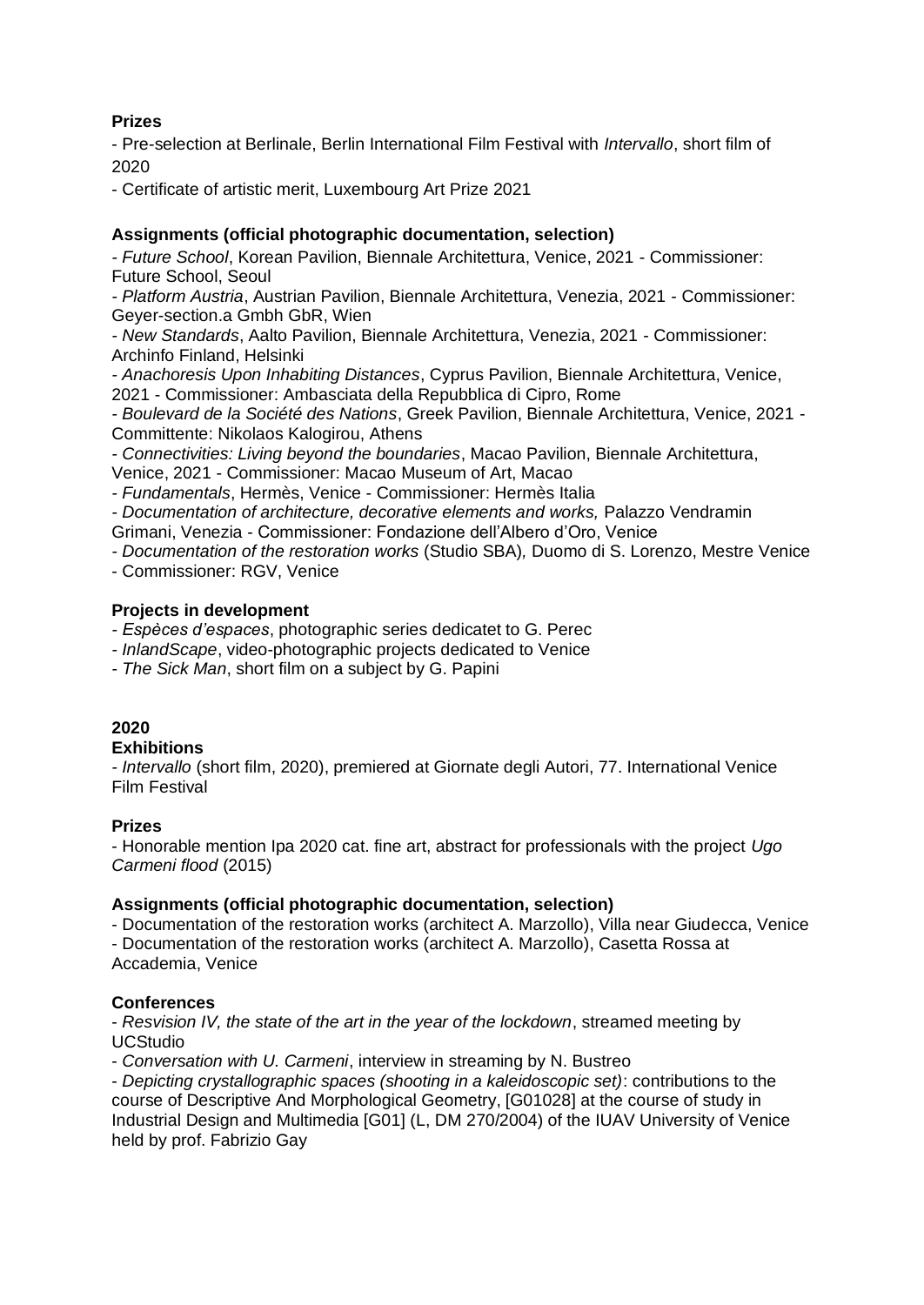# **2019**

## **Exhibitions**

- *Venetikà* (short film directed by Ferzan Ozpetek based on photographs of Venice by Ugo Carmeni), Biennale Arte, Venice, 2019

- *The Stones of Venice* (video-environmental installation), curated by Chiara Marin, CVS area, Venice

- *Futuruins*, group exhibition curated by Daniela Ferretti, Palazzo Fortuny, Venice

## **Assignments (official photographic documentation, selection)**

- *En defensa de las vocales*, by Marco Maggi, Galeria Cayón, Madrid (Spain) - Commissioner: Marco Maggi, New York, USA

- *Initialism*, by Marco Maggi, Josée Bienvenu Gallery, New York (USA) - Commissioner: Marco Maggi, New York, USA

- *Mr. Stigl*, Greek Pavilion, Biennale Arte, Venice, 2019 - Commissioner: MOMus, **Thessaloniki** 

- *A greater miracle of perception*, Aalto Pavilion, Biennale Arte, Venice, 2019 - Commissioner: Frame Art Finland, Helsinki

- *Heirloom*, Larissa Sansour, Denmark Pavilion, Biennale Arte, Venice, 2019 - Commissioner: Danish Arts Foundation, København

- *Chromo Sapiens*, Shoplifter, Iceland Pavilion, Biennale Arte, Venice, 2019 - Commissioner: The Icelandic Art Center, Reykjavík

- *Africobra: National Time*, Biennale Arte, Venice, 2019 - Commissioner: BardoLA, Los **Angeles** 

- *Virtual Reality*, Arzebaijan Pavilion, Biennale Arte, Venice, 2019 - Commissioner: Azerbaijan Embassy, Rome

## **Conferences**

- *Photographing the movement: Etienne-Jules Marey*; contribution to the seminar of Morphology of Artifacts held by prof. Fabrizio Gay at the IUAV University of Venice

## **2018**

## **Exhibitions**

-*Tiles of Time* (photographic installation) in *Mirrors, Windows, Mosaic*, curated by G. Baldo and N. Bustreo, MuPa, Torre di Mosto, Venice (Italy)

- *Dis-continuity* (video-photographic installation), curated by M. Gardonio, CVS Area, Venice (Italy)

## **Prizes**

- Honorable mention Ipa one-shot: harmony, cat. professionals for the work *Espèce d'espaces* (2015)

#### **Assignments (official photographic documentation, selection)**

- *SUPRA muro*, by Marco Maggi, Hosfelt Gallery, San Francisco (USA) - Commissioner: Marco Maggi, New York (USA)

- *The School of Athens*, Greek Pavilion, Biennale Architettura, Venice, 2018 - Commissioner: Neiheiser Argyros Studio, London

- *Another Generosity*, Nordic Pavilion, Biennale Architettura, Venice, 2018 - Commissioner: Lundén Architecture Company, Helsinki

- *Mind-building*, Aalto Pavilion, Biennale Architettura, Venice, 2018 - Commissioner: Archinfo Finland, Helsinki

## **Conferences**

- Photographic meeting with A. Bello and U. Carmeni, curated by Nicola Bustreo, MuPa, Torre di Mosto, VE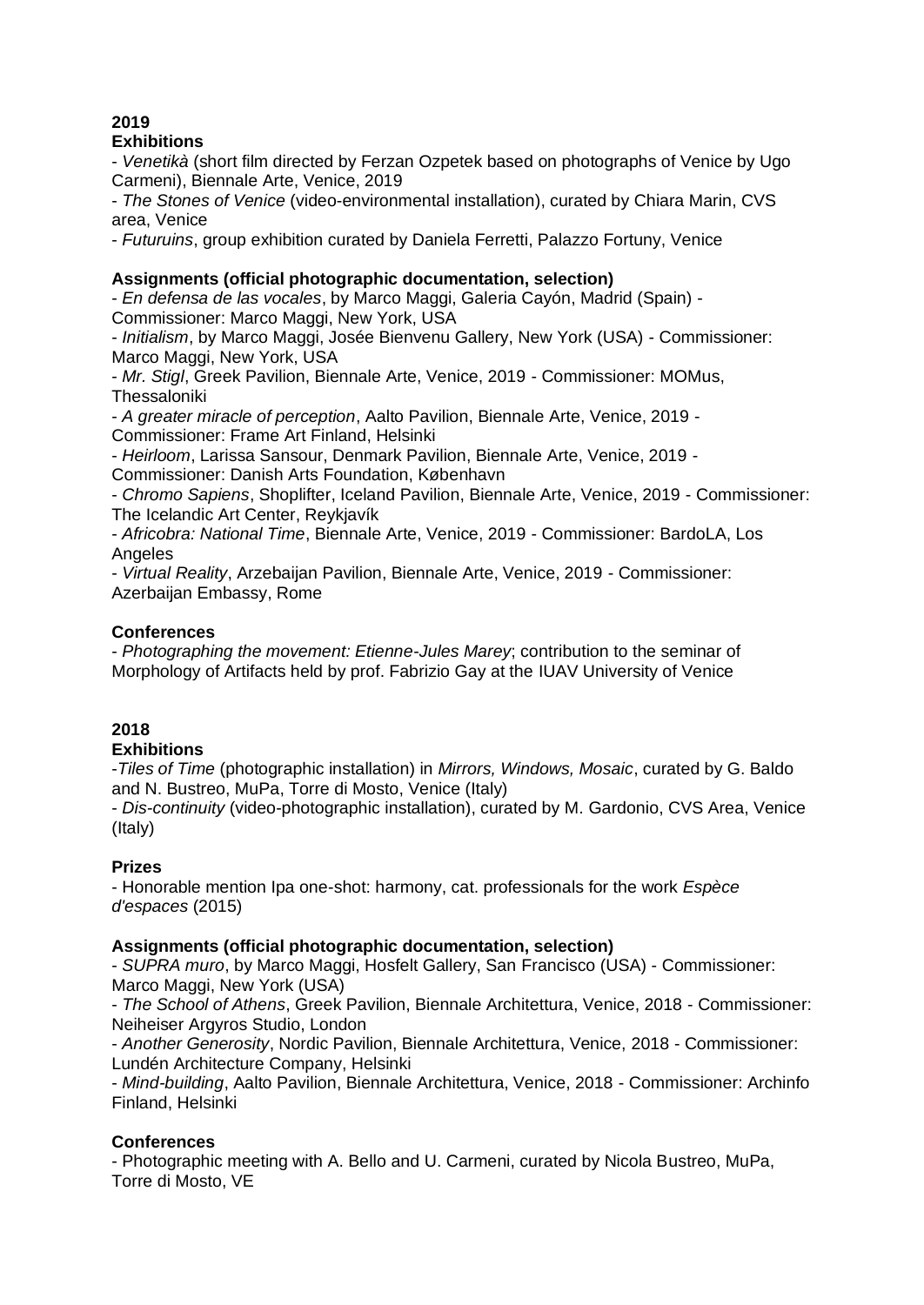- *Trajectories of light: shooting techniques with long exposure times and aperture*; contribution to the seminar of Morphology of Artifacts held by prof. Fabrizio Gay at IUAV University of Venice

# **2017**

## **Exhibitions**

*- Turn the Tide* in *Festival Luigi Nono*, SILOS Art Inside Venice, Venice

## **Prizes**

- Winner of the international competition by invitation KLANGfrühling festival curated by Italo Zannier, with the photographic work *Turn the Tide*

## **Assignments (official photographic documentation, selection)**

- *Faust*, Anne Imhof, German Pavilion, winner of the Leone d'Oro, Biennale Arte, Venice, 2017 - Commissioner: Ifa, Stuttgart

- *Under one sun, the art of living together*, Azerbaijan Pavilion, Biennale Arte, Venice, 2017 - Commissioner: Azerbaijan Embassy, Rome

- *Bust 2017 / Flora 2017*, T. Hubbard & A. Birchler, Swiss Pavilion, Biennale Arte, Venice, 2017 - Commissioner: T. Hubbard & A. Birchler, Berlin

- *Cotissi*, by Sarah Sze, Glasstress, Biennale Arte, Venice, 2017 (collateral event) - Commissioner: Sarah Sze, New York

- *The Aalto Natives*, Aalto Pavilion, Biennale Arte, Venice, 2017 - Commissioner: Frame Foundation, Helsinki

- *Wind Gallery*, by Florian Dombois: Research Pavilion, Venice - Commissioner: University of the Arts, Zurich

- Photographic documentation of the restored spaces (architect D. Levi), Ca 'Foscari Challenge School, Marghera, Venice - Commissioner: arch Daniele Levi

- *Liang Yuanwei: Behind the Curtain*, Palazzo Pisani Moretta, Venice - Commissioner: K11 Art Foundation, Hong Kong

#### **Other assignments**

- External co-supervisor, Master's thesis in Architecture and Project Culture, Migrants, Architecture, Veneto. Supervisor: Prof. E. Fontanari; Co-supervisor: Prof. A. Maggi; Student: Andrea Ferro

## **Conferences**

- *Between space and perception: a photographic journey* (U. Carmeni), Circolo Fotografico La Gondola, Venice (Italy)

- *Changes of scale and conversion of spaces: printing installations*; cycle of communications in the course of Design and Visual Communication held by prof. Fabrizio Gay at the IUAV University of Venice

## **2016**

#### **Exhibitions**

- *Il Paese dell'Utopia* (site-specific photographic installation) in Nie-miejsca, curated by M. Wróblewska, Gdansk City Gallery, Gdańsk

#### **Assignments (official photographic documentation, selection)**

- *Language Descending a Staircase*, by Marco Maggi, The Courtauld Institute of Art, London

- Commissioner: Marco Maggi, New York

- *Making Heimat. Germany, arrival country*, German Pavilion, Biennale Architettura, Venice, 2016 - Commissioner: Deutsches Architekturmuseum, Frankfurt

- *From Border to Home*, Aalto Pavilion, Biennale Architettura, Venice, 2016 - Commissioner: Mfi, Helsinki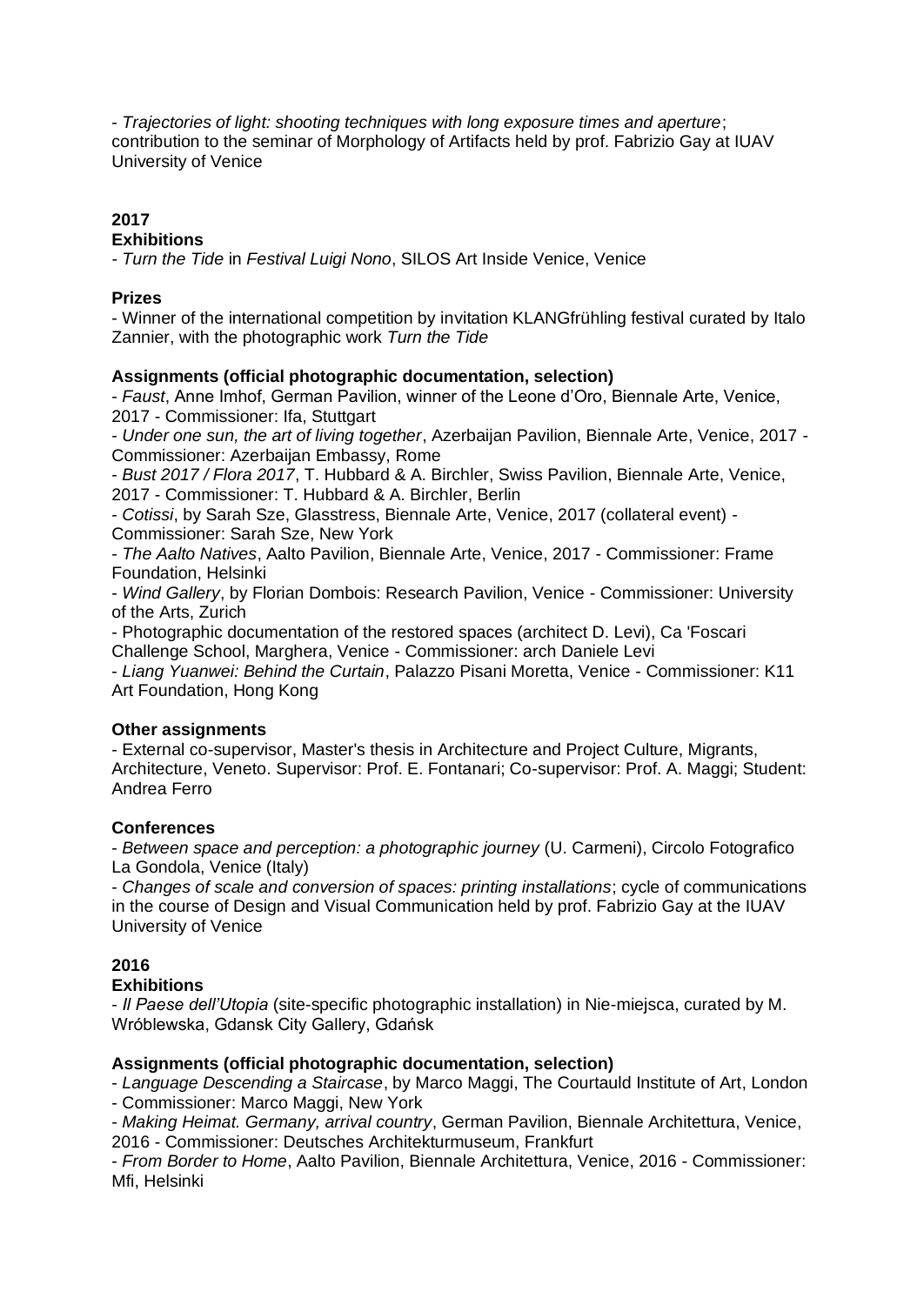### **Conferences**

- *Photographing interiors, architecture and landscapes*: communications cycle at the Architecture Representation Laboratory [B03005] of the study course in Architecture: Project Techniques And Cultures [B03] (L, Ministerial Decree 270/2004) held by prof. Fabrizio Gay at the IUAV University of Venice

# **2015**

### **Exhibitions**

- *Ugo Carmeni Flood*, personal exhibition curated by Ziva Kraus, Ikona Gallery, Venice Assignments (official photographic documentation, selection)

- *Deplier*, by Marco Maggi, Xippas Galerie, Paris - Commissioner: Marco Maggi, New York - *Global Myopia (pencil & paper)*, by Marco Maggi, Uruguayan Pavilion, Biennale Arte,

Venice, 2015 - Commissioner: Asociacion de Amigos del Pabellon Venecia, Montevideo - *The Last Garden*, by Sarah Sze, Garden of the Virgins, Biennale Arte, Venice, 2015 - Commissioner: Victoria Miro Gallery, London

- *Hours, Years, Aeons, IC-98*, Aalto Pavilion, Biennale Arte, Venice, 2015 - Commissioner: Frame Foundation, Helsinki

- *Beyond the line and Vita Vitale*, Azerbaijan Pavilions, Biennale Arte, Venice, 2015 - Commissioner: Azerbaijan Embassy, Rome

- *Taryn Simon*, Corderie dell'Arsenale, Biennale Arte, Venice, 2015 - Commissioner: Gagosian Gallery, London

## **Conferences**

- *Egyptian topography and spatial cognition*: communications cycle at the Architecture Representation Laboratory [B03005] of the study course in Architecture: Project Techniques And Cultures [B03] (L, D.M. 270/2004) held by prof. Fabrizio Gay at the IUAV University of Venice

## **2014**

## **Exhibitions**

- *Perceptive*, preview presentation of the photographic series, curated by F. Motolese, MA-EC gallery, Milan (Italy)

## **Prizes**

- Third place, MA-EC Art Expo 2014, Milan

- Award-winning artist, Satura International contest, Genoa

#### **Assignments (official photographic documentation, selection)**

- *Re-Creation, the resilience of architecture*, Aalto Pavilion, Biennale Architettura, Venice, 2014 - Commissioner: Mfi, Helsinki

## **2013**

**Prizes**

- Second place with the photographic work *La cipolla è un'altra cosa*, SaturArte 2013

- Jury Prize with the work *Venice R*, SaturaPrize 2013 international competition, Genoa

#### **Assignments (official photographic documentation, selection)**

- *Falling Trees*, by Antti Laitinen, Aalto Pavilion, Biennale Arte, Venice, 2013 - Commissioner: Frame Foundation, Helsinki - *Falling Trees*, by Terike Haapoja, Nordic Pavilion, Biennale Arte, Venice, 2013 - Commissioner: Frame Foundation, Helsinki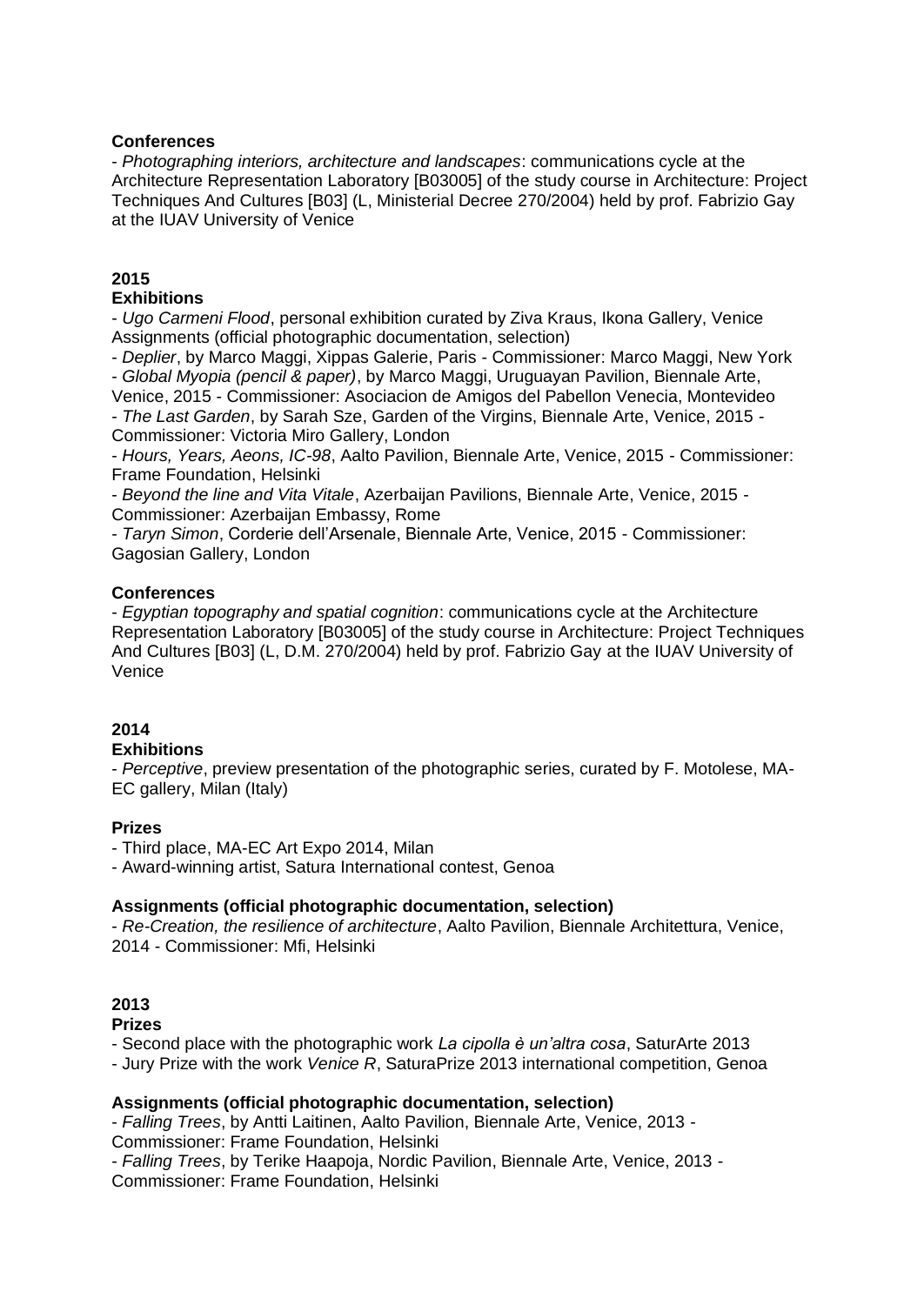- Lara Almarcegui, Spanish Pavilion, Biennale Arte, Venice, 2013 - Commissioner: Lara Almercegui, Rotterdam

- *Bang*, by Ai Weiwei, German Pavilion, Biennale Arte, Venice, 2013 - Commissioner: Ifa, **Stuttgart** 

#### **Conferences**

- *The Map of the Mines of the Egyptian Museum of Turin. How to enter its space and how to interpret it* (exhibition of the rereading of the oldest map in the world, subject of the Degree Thesis), by the Egyptian Museum and A.C.M.E, Turin

- *The strange relationship between art and photography*, curated by Casa del Cima and with the patronage of the City, Conegliano

## **2012**

#### **Exhibitions**

- *Scratchroom - la ragione dei luoghi dopo la follia*, Casa Punto Croce, Venice

#### **Assignments (official photographic documentation, selection)**

- *New forms in wood*, Aalto Pavilion, Biennale Architettura, Venice, 2012 - Commissioner: Mfi, Helsinki

- *Light houses*, Nordic Pavilion, Biennale Architettura, Venice, 2012 - Commissioner: Mfi, Helsinki

- Documentation of the reconstruction of the Aalto Pavilion, Biennale Architettura, Venice, 2012 - Commissioner: Mfi, Helsinki

#### **Other assignments**

- Feasibility study for an interactive educational station to be included in the museum itinerary of the Egyptian Museum of Turin on the Map of Mines (map object of the Degree Thesis) - Commissioner: Egyptian Museum, Turin

#### **2011 Exhibitions**

- *Venice RGB*, curated by Valeria Finocchi, Palazzo Ruzzini, Venice

- *The Liquid Continent exhibition*, group exhibition with the patronage of the European Union, Bibliotheca Alexandrina, Alexandria

- *Ombre, Schatten*, solo exhibition with Tomas Ewald, Huber & Treff gallery, Jena

## **2010**

#### **Exhibitions**

- *Ombre, Schatten*, solo exhibition with Tomas Ewald, Magazzini del Sale, Venice

- *Noises*, personal exhibition curated by M. Perazzini, Garage Contemporary Gallery, Rimini

#### **Assignments (official photographic documentation, selection)**

- Yona Friedman, *La città più moderna del mondo*, S.a.L.E. Docks, Venice - Commissioner: S.a.L.E. Docks, Venice

#### **Conferences**

- *Madonna dell'arancio, un'analisi alla rovescia*, on the occasion of the monographic exhibition on the Cima, by Associazione Cima and with the Patronage of the City, Conegliano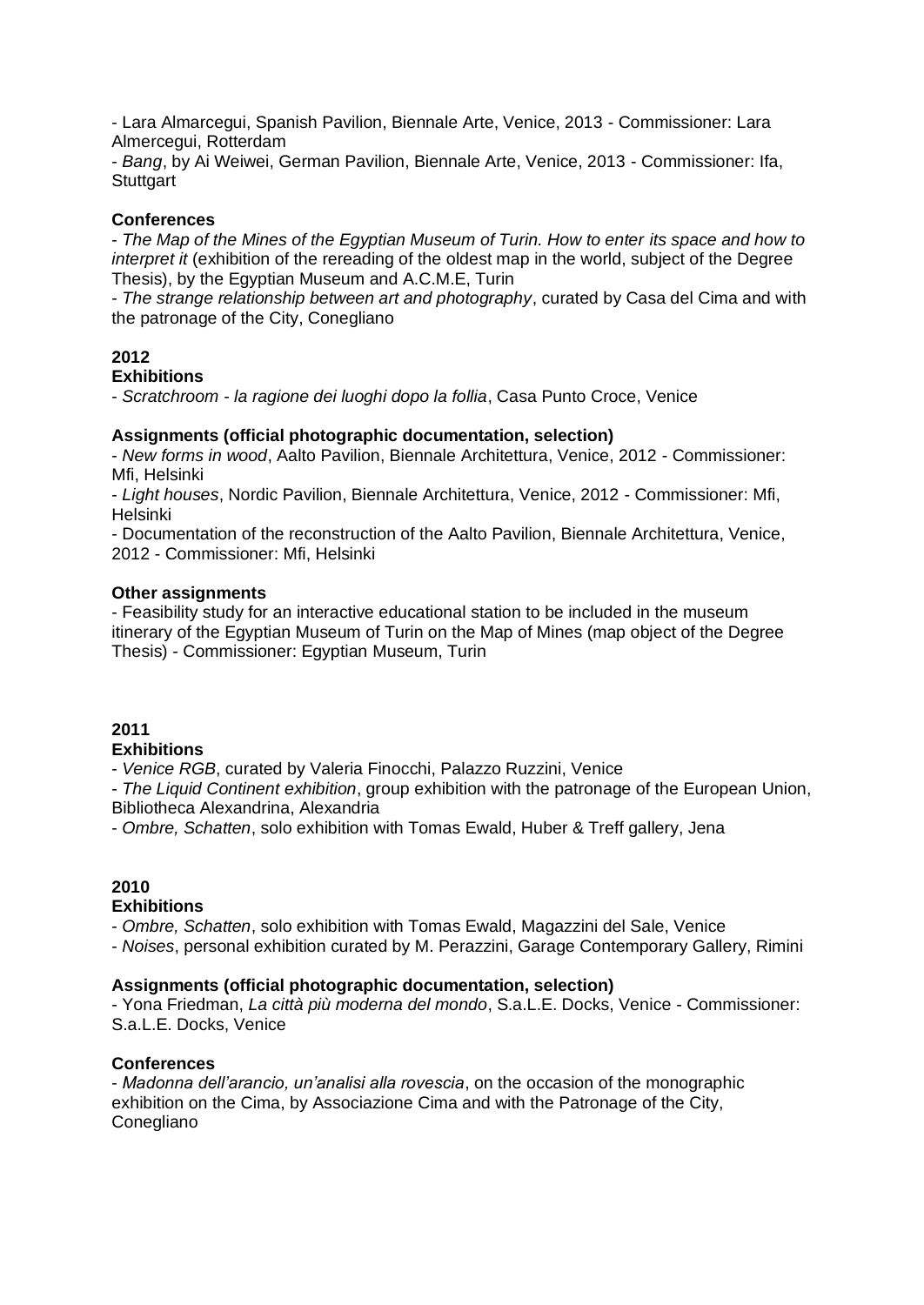## **Publications**

## **2021**

## **Author photographer**

- M. Favilla and R. Rugolo, *Appunti su palazzo Grimani dall'albero d'Oro a Venezia*, Venice, (isbn 9788894625202)

#### **In development**

- Chiara Marin (curated by), *Living the Time, Going into the Lens* (nove anni di fotografie alla Biennale di Ugo Carmeni), editorial and exhibition project

- Ugo Carmeni, *La Mappa delle Miniere del Museo Egizio di Torino: come entrare nel suo spazio e come interpretarlo*, in *Atti del ciclo di conferenze Acme*

#### **2020**

#### **Author photographer**

- R. Olivieri (curated by)*, Simonetta Ricciardini: Radici sopra la Terra*, catalogue of the exhibition, Città di Castello (Perugia, Italy)

#### **2019**

#### **Author photographer**

*- Mr. Stigl*, Greek Pavilion catalogue, Thessaloniki, 2019 (isbn 9786185426002)

#### **Reviews and mentions**

- N. Bustreo and M. Stefanutti, *Codice sorgente 1948/2018*, Venice

- V. Valerio, *Psicologia della percezione e rappresentazione dello spazio: La quattrocentesca carta del veronese detta "dell'Almagià"*, in *Albertiana* n.XXII, pp. 105-126, Rome, 2019 (isbn: 9788833151809)

#### **2018**

#### **Author photographer**

- *The School of Athens*, Greek Pavilion catalogue, London (UK)

- Cross Examination - Works from Tia Collection, catalogue of the collection, Paris (isbn: 9782365680233)

- *Marco Maggi, Global Myopia*, *(100 fotografie di Ugo Carmeni sull'installazione di Venezia del 2015)*, San Francisco, USA (isbn: 9780983768128)

- *An Italian collection, Works from the Merlini collection*, catalogue of the exhibition, Venice (isbn: 9788836639915)

- A. Toland, J. Stratton Noller, G. Wessolek (curated by), *Field to Palette: Dialogues on Soil and Art in the Anthropocene*, New York, USA (isbn: 9781138297456)

#### **Catalogues (solo and group exhibitions)**

- *Futuruins*, catalogue of the exhibition MuVe, Venice

- *Mirrors, windows, mosaic*, catalogue of the group exhibition, Torre di Mosto, Venice

#### **Reviews and mentions**

*- Conversación: Patricia Bentancur - Marco Maggi*, Montevideo (Uruguay)

#### **2017**

#### **Author photographer**

- *Making Heimat. Germany, Arrival Country*, German Pavilion catalogue, Frankfurt (isbn: 9783939114000)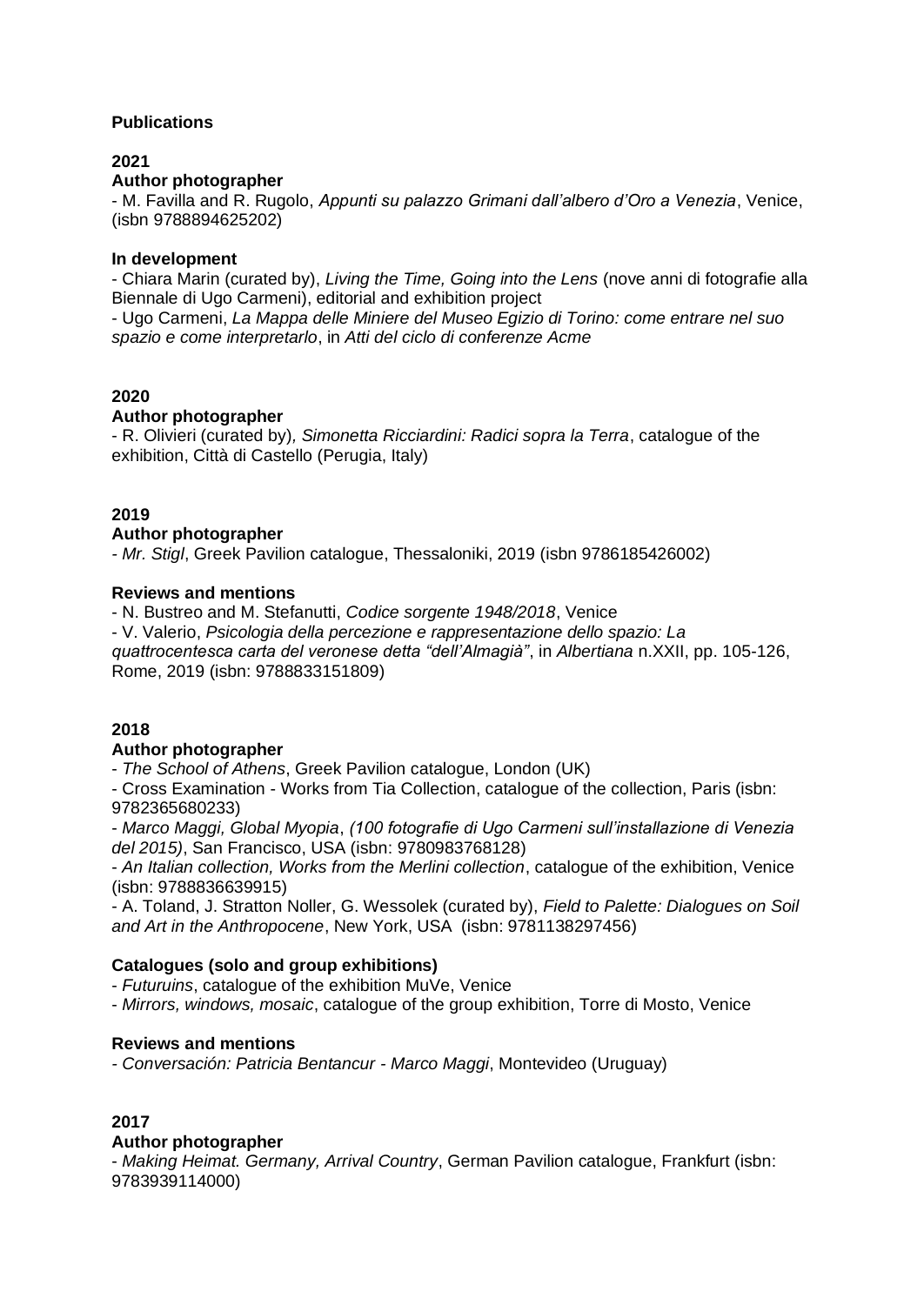#### **2016 Author photographer**

- *Sarah Sze*, monografia, London (UK), (isbn: 9780714870465) - L. Mora and R. Bolici, *Progettare la Smart Cit*y, Santarcangelo di Romagna (isbn: 8891615138) (cover)

- *Artificial Realities*, catalogue of the exhibition, London (UK)

### **Catalogues (solo and group exhibitions)**

- *Nie Miejsca | Not Places*, catalogue of the group exhibition, Gdansk (Poland) (isbn: 9788394673406)

## **2015**

#### **Author photographer**

- *Vita Vitale*, Azerbaijan Pavilion catalogue, London (isbn: 9789952499391)

- D. Levi, *Revolution on the Water, the Making of Casa Artom Renovation*, Venice

- *Marco Maggi*, monograph, Madrid (isbn: 9780692413326)

- *Global Myopia (pencil & paper)*, Uruguayan Pavilion catalogue, Montevideo (Uruguay), (isbn: 9789974362994)

## **Catalogues (solo and group exhibitions)**

*- Ugo Carmeni flood*, catalogue of the solo exhibition, Venice (isbn: 9788894086607)

## **Reviews and mentions**

- A. Mauro, *L'été vénitien* in *Polka magazine* n. 30, Paris (France)

#### **2014**

#### **Catalogues (solo and group exhibitions)**

*- Ma-ec Art Expo 2014*, catalogue of the group exhibition, Milan (Italy)

#### **Reviews and mentions**

- A. Rossetti, *Ugo Carmeni, al di là dell'immagine* in *Satura* n.25, Genoa

## **2013**

#### **Author photographer**

*- Lara Almarcegui, Bienal de Venecia*, Spain Pavilion catalogue, Madrid (Spain) (isbn: 978841583-645)

*- Ai Weiwei, Romuald Karmakar, Santu Mofokeng, Dayanita Singh*, German Pavilion catalogue, Berlin (Germany) (isbn: 9783899554946)

*- Falling Trees*, Finnish Pavilion catalogue, Helsinki (Finland)

#### **Reviews and mentions**

- G. Bevilacqua, *Ugo Carmeni. Fotografia in stato di abbandono* in *Blare Out* no.3, Venice

## **2011**

#### **Catalogues (solo and group exhibitions)**

*- Watch & Click*, catalogue of Vogue Italia's group exhibition, Milan (Italy)

- *Ombre Schatten*, catalogue of the solo exhibition (with Tomas Ewald), Jena (Germany)

*- Sguardi. A photographic review*, catalogue of the group exhibition, Schio (Vicenza, Italy)

*- Noises*, catalogue of the solo exhibition, Rimini (Italy)